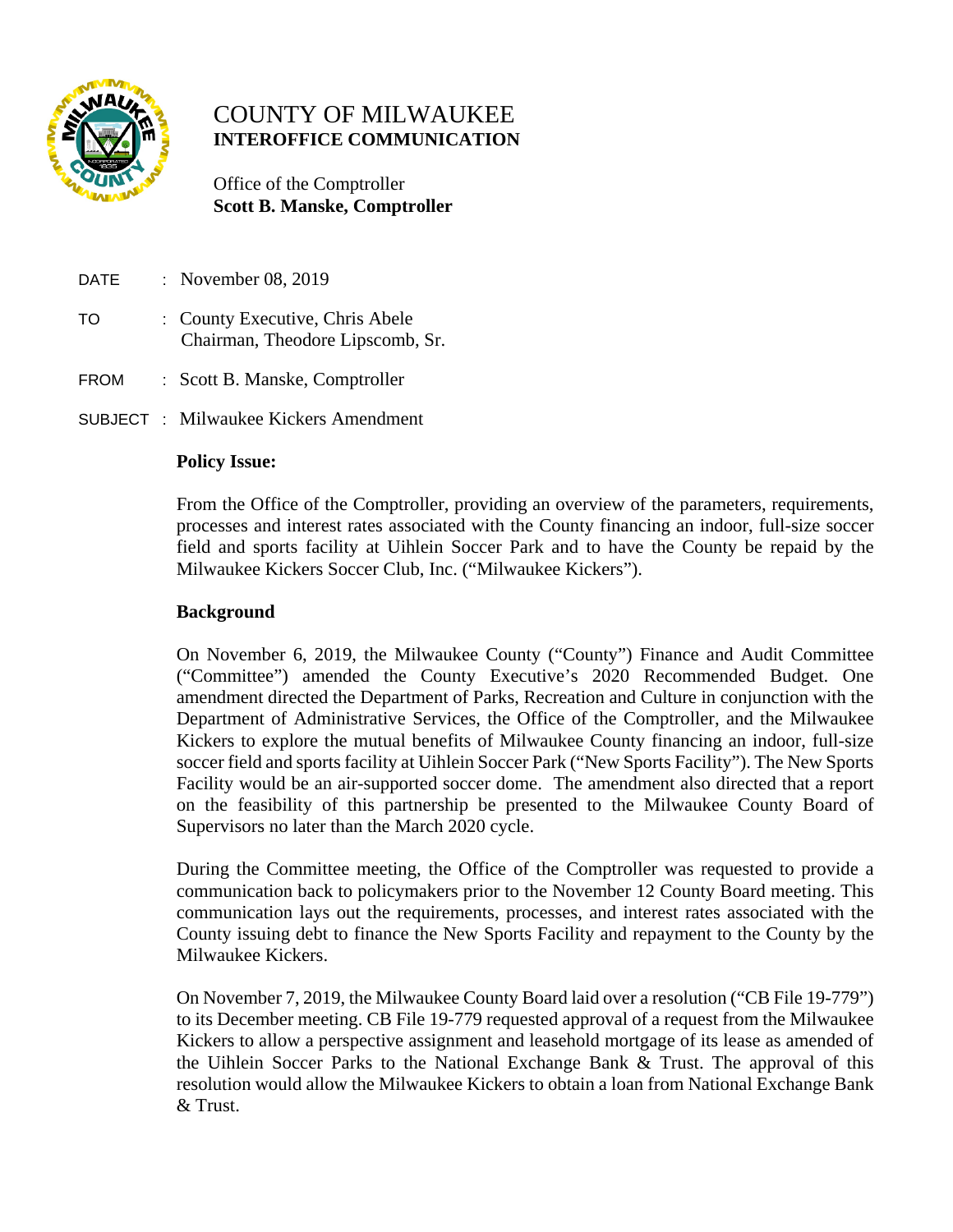#### **Overview**

#### *Financial Due Diligence*

Milwaukee County Ordinance 32.88 requires a due diligence to be performed when the County issues debt for a facility for which it will be paid back on a multi-year schedule. The due diligence is a review of the financial and business risks associated with ventures with noncounty entities. This review is important since the County would ultimately be responsible for repayment of the debt in the event of a default. The due diligence includes, but is not limited to: cash flow projections, debt management procedures, project feasibility, environmental concerns, legal liability, and other public policy impacts.

This due diligence would need to be completed **prior** to the approval of the creation of the capital project, modification of the lease amendment/separate agreement, or approval of the bond resolution(s).

## *Creation of a New Capital Project*

Prior to the creation of a new capital project, a determination would need to be made to confirm whether the creation of the indoor soccer field and sports facility is a public purpose, as defined by public debt bond rules.

Assuming the project is for a public purpose, creation of the capital project would require policymakers to appropriate funds for the planning/design and construction of the New Sports Facility. These funds would include financing for County project management costs. It is the understanding of the Office of the Comptroller that the Kickers have already completed many of the design efforts and have obtained independent estimates for the cost of the facility. The Office of the Comptroller recommends that the architectural and engineering (A&E) office of the County review the planning and design work that has already been done by the Kickers and determine any additional steps that need to be completed in this phase. If this is a County project, the County will likely have to issue an RFP and receive the bids for purchase and construction of the New Sports Facility.

After costs are known for the planning, design and construction, including Milwaukee County costs, a fund transfer would be prepared to authorize the capital project and the source of funding for the project. Under a County fund transfer, the capital project would have to be funded with general obligation bonds. The County Board and County Executive would have to consider the approval of the fund transfer and the use of bonds to fund the project. Such a fund transfer is outside of the normal annual budget process for capital project approval including the review of the Capital Improvements Committee. Independent bank funding, if obtained by the Kickers, would not require a fund transfer by the County.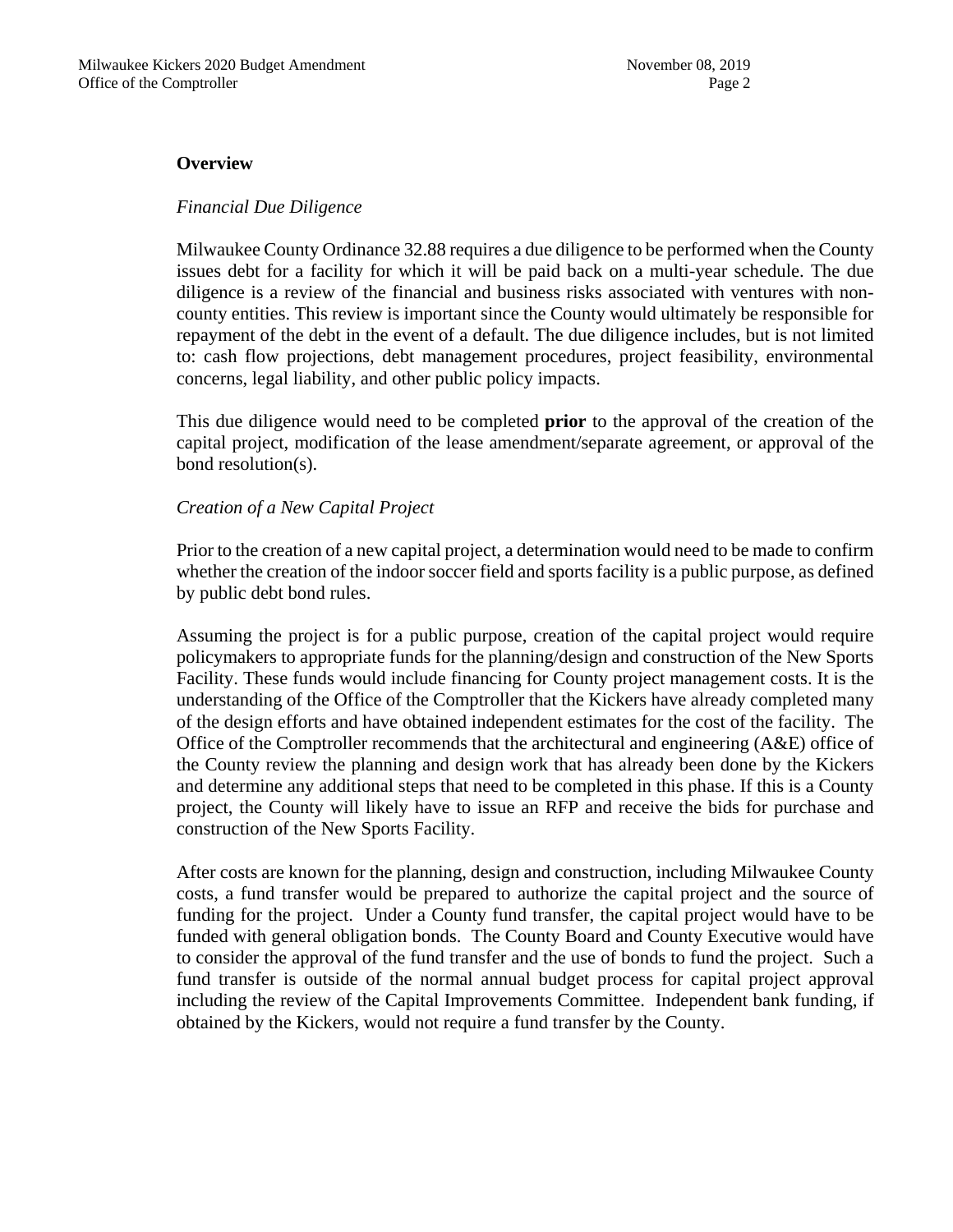# *Approval of Project Agreement and/or Amendment of the Lease Agreement*

A new and/or amended agreement would need to be negotiated with the Milwaukee Kickers. The agreement(s) would need to include the roles and responsibilities for the County and Milwaukee Kickers for the development of the project and the repayment of the debt, including costs of issuance, to Milwaukee County.

The agreements would require input from the Department of Parks, Recreation and Culture, Department of Administrative Services, the Office of Corporation Counsel, and the Office of the Comptroller. Similar project agreements have been executed by the County and the Zoological Society.

# *Approval of Bond Resolutions*

Prior to the approval of the bond resolutions, the Office of the Comptroller will work with the County's bond counsel to confirm that bonds or notes can be issued for the purpose and anticipated costs for the new capital project.

The Milwaukee County Board and County Executive would need to approve bond resolutions to authorize the issuance of the debt and to reimburse itself for any expenditures that it incurs prior to the issuance of the bonds or notes.

## *Interest Rates*

Based on initial discussions with the Milwaukee Kickers, it is the understanding of the Office of the Comptroller that the term of debt would be ten years. The Office of the Comptroller evaluated the interest rates in its recent bond sales and researched current treasury rates. The current estimated total interest costs would be approximately 2.1% for taxable bonds. This estimate is based on current market conditions, actual interest rates will be based on market conditions on the day of the sale. It is also anticipated that the costs of issuance will be incorporated into the financing.

## **Recommendation**

The Office of the Comptroller is sending a copy of this letter to representatives of the Milwaukee Kickers to begin discussions about whether there is interest in exploring the proposed County option to construct and finance an indoor, full-size soccer field and sports facility and have the debt service be repaid by the Milwaukee Kickers.

\_\_\_\_\_\_\_\_\_\_\_\_\_\_\_\_\_\_\_\_\_\_\_\_\_\_

Scott B. Manske Comptroller